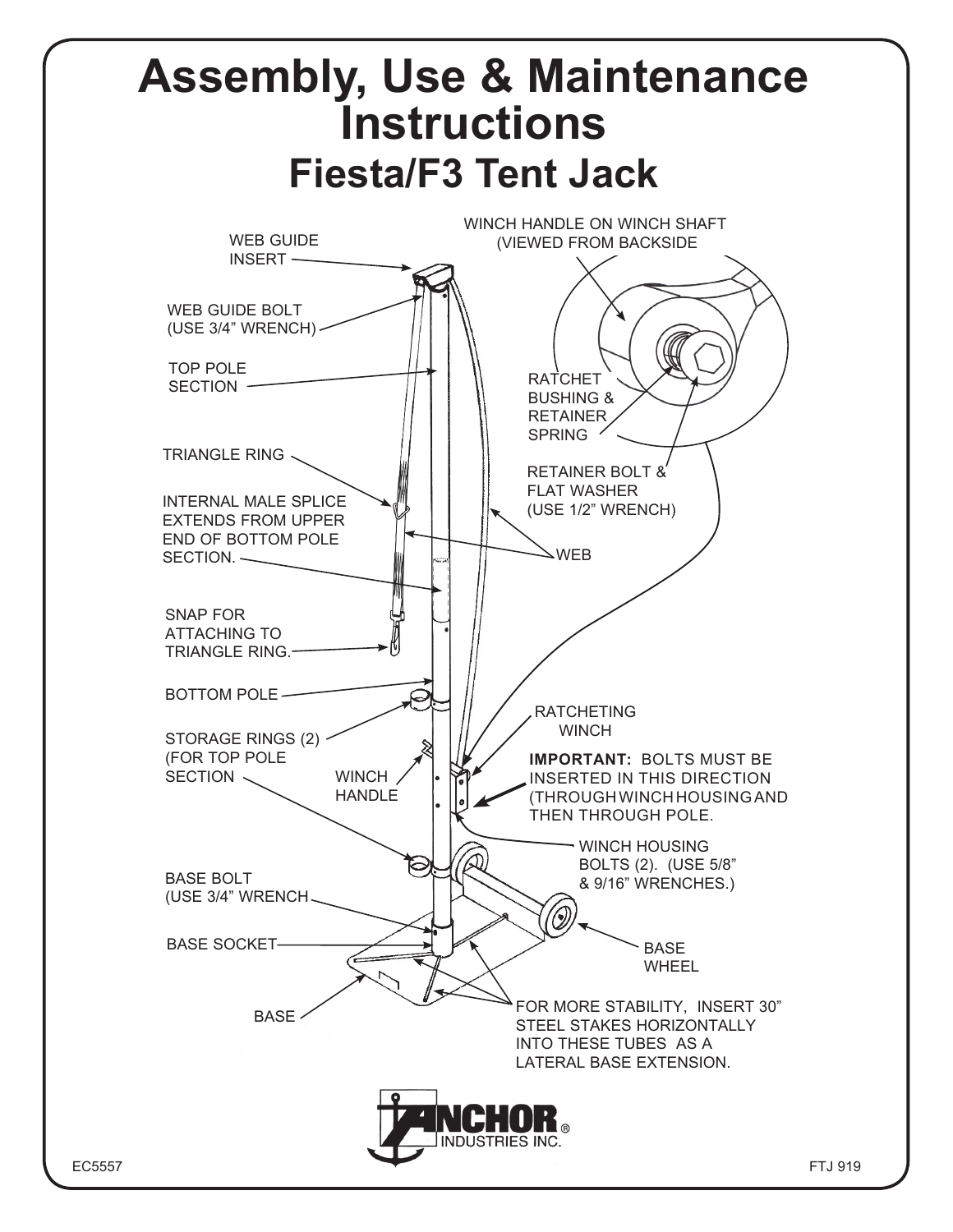Please read all assembly / installation instructions before the installation or removal of this product.

### **TOOLS NEEDED FOR ASSEMBLY**: **A**.

- (1) 3/4" Open End Wrench (Note: Anchor's Fiesta Wrench has both a 3/4" end and a 5/8" end.)
- (1) 5/8" Open End Wrench
- (1) 1/2" Open End Wrench
- (1) Ratchet Wrench with 9/16" Socket

### **B**. **PART LIST**:

- 1. The Fiesta Frame Lift is shipped in (2) containers as follows:
	- (1) Carton, Approximately 6" x 5" x81" containing:
		- (1) Upright 2-piece pole assembly with base bolt, web guide bolt, and winch housing bolts (2) pre-installed.
	- (1) Cardboard Box, Approximately 28" x 11" x 37 1/2" containing:
		- (1) Base plate with wheels.
		- (1) 9" x 9" x 21" carton containing (1) winch (assembled with web with triangle ring and snap and web guide), winch handle, bushing bolt & spring, & flat washer.

## **ASSEMBLY**: **C**.

- 1. Remove base bolt from base socket. Insert bottom pole section into base socket. Replace base bolt and nut and tighten.
- 2. Remove Top Pole Section from storage rings and lay aside for now.
- 3. Position winch at backside of bottom pole section with handle shaft to the right side as viewed from behind (near the base wheels). Secure the winch by installing carriage bolt with lock washer and nut in top hole (under wheel) thru pole. In bottom hole, install hex bolt with washer and lock washer and nut thru pole. See photo at right. Use a 5/8" open-end wrench inside the winch housing for hex bolt and a 9/16" ratcheted socket on the hex nuts on the outside of the pole to tighten.
- 4. Slip bushing over the threaded shaft of the winch. Slip retainer spring over bushing. Attach winch handle with bolt & flat washer provided.
- 5. Remove web guide bolt and install web guide into upper end of top pole section. Replace guide bolt and tighten.
- 6. Lay lift on side and slide top pole section over the male splice at the upper end of the bottom pole section.
- 7. Raise lift upright and rotate top pole section until hook is toward the eave bar of the tent to be lifted. *CAUTION: Be sure web is not twisted or wrapped around pole.*

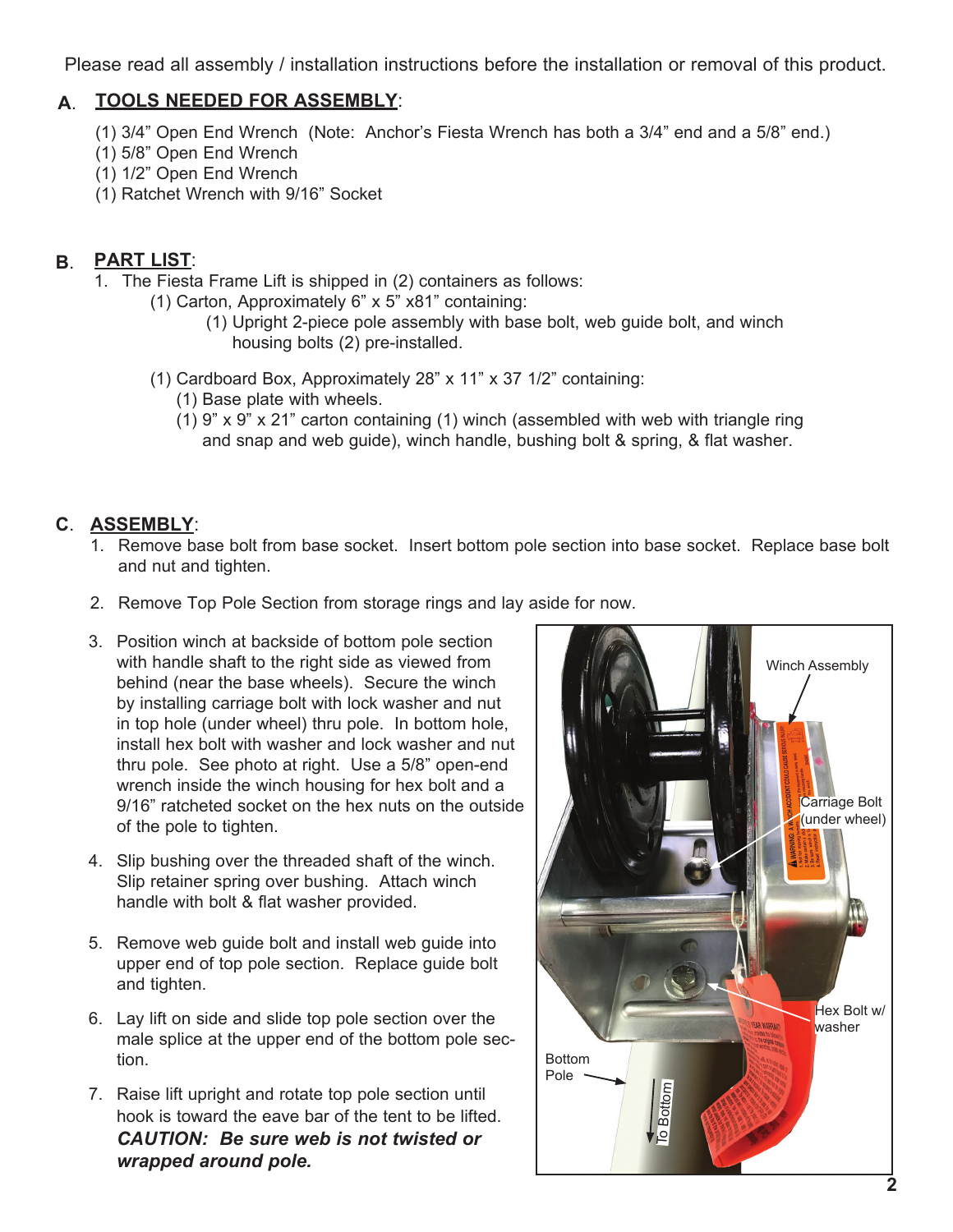#### **D.** *WARNING*: *NOT FOR THE MOVEMENT OF HUMAN BEINGS*.

Never apply load to winch with web fully extended. Keep at least three full turns of web on the reel at all times.

Sufficient load must be applied to the web to overcome internal resistance and operate the brake properly; otherwise, turning the hand crank counter-clockwise will only remove the crank from the shaft, but, the reel will not turn. Minimum operating load  $= 75$  lbs.

# *WARNING*: *FRAME LIFT IS FOR FRAME INSTALLATION PURPOSES ONLY.*

### **APPLICATION: E.**

### **REFER TO ASSEMBLY INSTRUCTION OF SPECIFIC TENT BEING INSTALLED FOR SUGGESTED NUMBER & POSITIONING OF FRAME LIFTS.**

**NOTE**: Winch is designed to lift the load (frame) when hand crank is turned in a clockwise direction ("reeled in"). This should produce a loud, sharp clicking noise.

To lower the load ("reel out"), turn the hand crank in a counter-clockwise direction. No noise will be produced.

To lock the load at any desired elevation, simply release the hand crank. For extra security at a locked position, turn the handle (2) clicks in the clockwise direction.

- 1. Position winch at side of tent so that the snap hangs over the eave bar of side to be lifted.
- 2. Reel out the web, lowering the snap until it can be fitted under eave bar and snapped to triangle ring on web.
- 3. Turn ratchet handle to reel web in, raising the frame. Use care to prevent web from twisting or wrapping around pole.
- 4. If additional stability is needed, insert 30" tent stakes into the (3) horizontal tubes on the baseplate as a lateral base extension.
- 5. As eave bar approaches approximately (4) feet of height, use ratcheting action of winch handle to clear the eave bar as it passes the winch.

### **DISASSEMBLY & STORAGE:** [Requires (2) workers for disassembly] **F.**

- 1. Lift up top pole and remove from bottom pole. Place into storage rings.
- 2. Rewind web until triangle ring is approximately 2" from top.

### **MAINTENANCE & CARE OF WINCH: G.**

- **1. LUBRICATION**: This winch has been fully lubricated at the factory, but for continued smooth performance and increased life, occasionally grease the gears, reel shaft, and handle threads. An occasional drop of oil on the drive shaft bearings is also recommended. *DO NOT OIL OR GREASE THE BRAKE MECHANISM.*
- **2. CLEANING***:* The winch finish can be protected and will provide longer service if it is periodically washed with water and then wiped with a light oil wax.